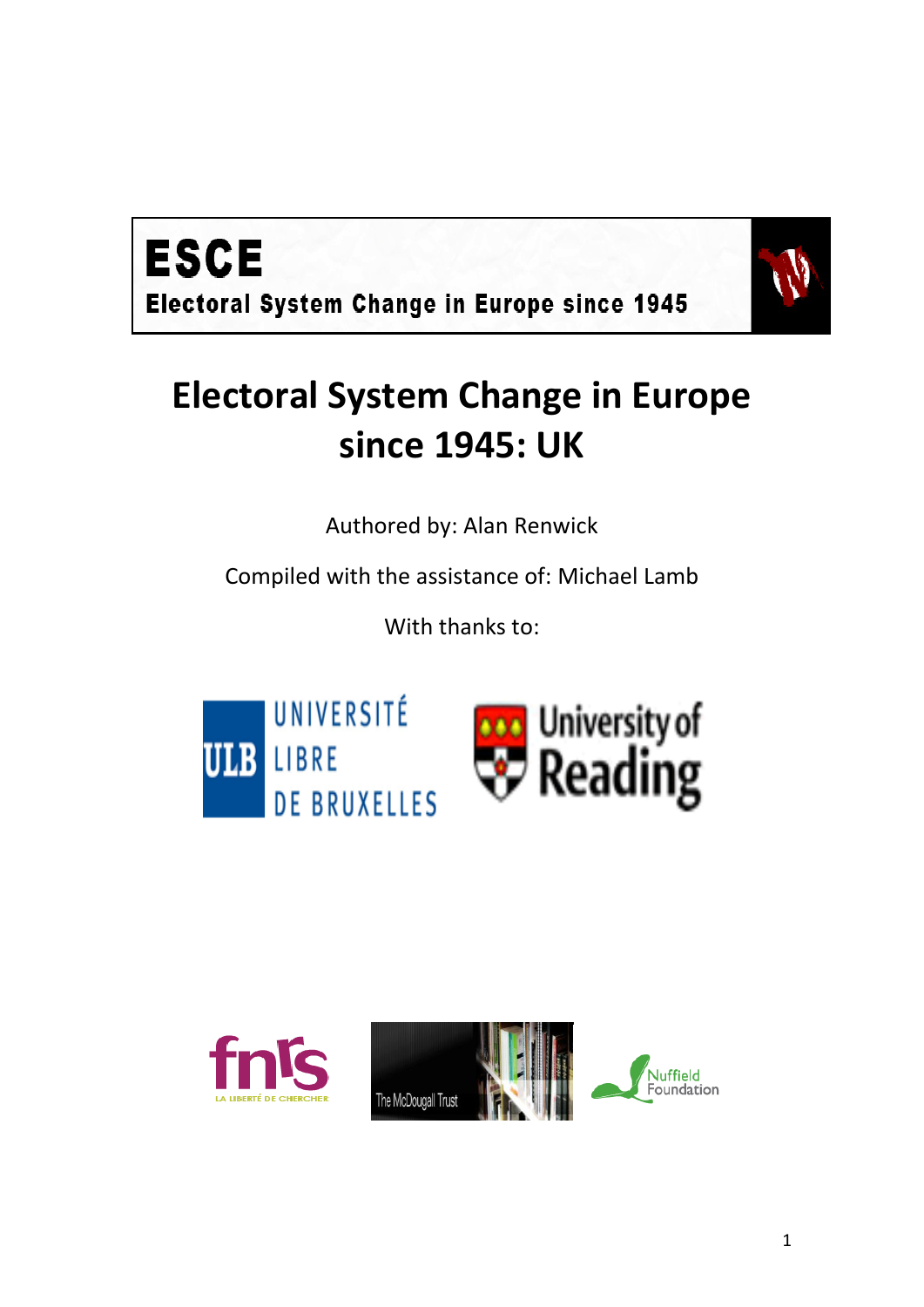

## **Section 1: Overview of UK Electoral System Changes since 1945**

The system used to elect the lower house of the UK Parliament (the House of Commons) in 1945 was very largely one of single-member plurality (SMP). There were, however, in addition, a small number of seats filled in two-member districts using the block vote and a still smaller number of two- and three-member districts filled using the single transferable vote (STV). These deviations from SMP were abolished in 1948, since when the system has been a case of pure SMP.

This document sets out the system in operation in 1945 and then the 1948 amendments. The only dimension of the electoral system included in this project that has been changed since 1948 is the assembly size, but none of the changes have met the 20 per cent threshold of significance. This documents ends with an appendix giving brief notes on all legislation relating to elections since 1945.

## **Section 2: Relevant Electoral System changes in the UK since 1945**

| Law            | Amendment            | Date of   | Location | <b>Relevant for the</b> |
|----------------|----------------------|-----------|----------|-------------------------|
|                |                      | enactment |          | research                |
| Representation |                      |           |          | Yes                     |
| of the People  |                      |           |          |                         |
| Act, 1918      |                      |           |          |                         |
|                | Representation       |           |          | No                      |
|                | of the People        |           |          |                         |
|                | Act, 1944            |           |          |                         |
|                | Postponement         |           |          | No                      |
|                | of Polling Day       |           |          |                         |
|                | Act, 1945            |           |          |                         |
|                | <b>Elections and</b> |           |          | No                      |
|                | Jurors Act, 1945     |           |          |                         |
|                | House of             |           |          | <b>No</b>               |
|                | Commons              |           |          |                         |
|                | (Redistribution      |           |          |                         |
|                | of Seats) Act,       |           |          |                         |
|                | 1947                 |           |          |                         |
|                | Representation       |           |          | Yes                     |
|                | of the People        |           |          |                         |

#### **Table 1. Summary of UK Electoral Laws and Amendments since 1945**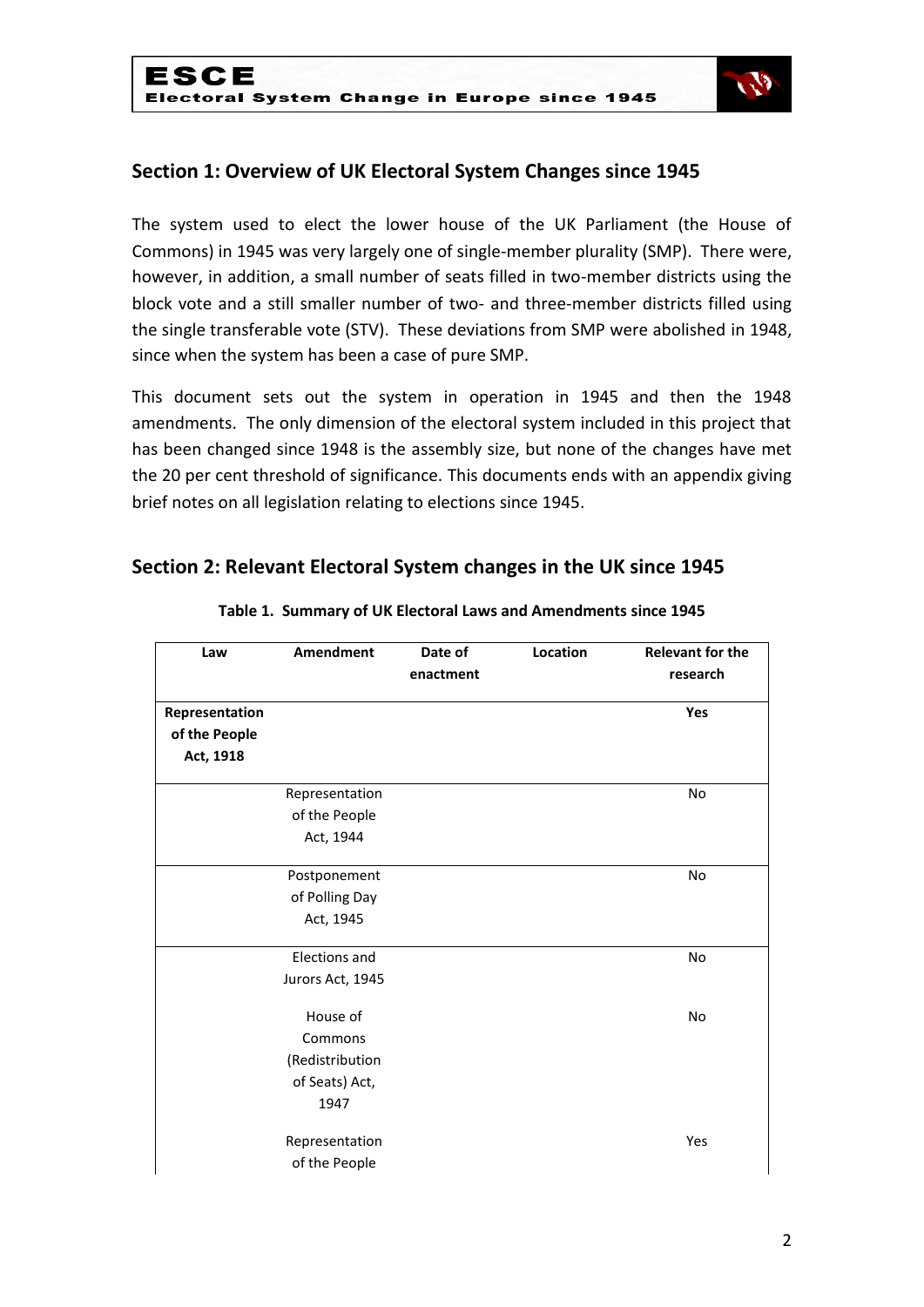

|                       | Act, 1948       |    |
|-----------------------|-----------------|----|
|                       | House of        | No |
|                       | Commons         |    |
|                       | (Redistribution |    |
|                       | of Seats) Act,  |    |
|                       | 1949            |    |
|                       |                 |    |
|                       | Representation  | No |
|                       | of the People   |    |
|                       | Act, 1949       |    |
| <b>Electoral</b>      |                 | No |
| <b>Registers Act,</b> |                 |    |
| 1949                  |                 |    |
|                       |                 |    |
| <b>Election</b>       |                 | No |
| <b>Commissioners</b>  |                 |    |
| Act, 1949             |                 |    |
| <b>Electoral</b>      |                 | No |
| <b>Registers Act,</b> |                 |    |
| 1953                  |                 |    |
|                       |                 |    |
|                       | Representation  | No |
|                       | of the People   |    |
|                       | (Amendment)     |    |
|                       | Act, 1957       |    |
|                       |                 |    |
| <b>House of</b>       |                 | No |
| <b>Commons</b>        |                 |    |
| (Redistribution       |                 |    |
| of Seats) Act,        |                 |    |
| 1958                  |                 |    |
|                       | Representation  | No |
|                       | of the People   |    |
|                       | (Amendment)     |    |
|                       | Act, 1958       |    |
|                       |                 |    |
| <b>Elections</b>      |                 | No |
| (Welsh Forms)         |                 |    |
| Act, 1964             |                 |    |
|                       | Representation  | No |
|                       | of the People   |    |
|                       | Act, 1969       |    |
|                       | Representation  | No |
|                       | of the People   |    |
|                       |                 |    |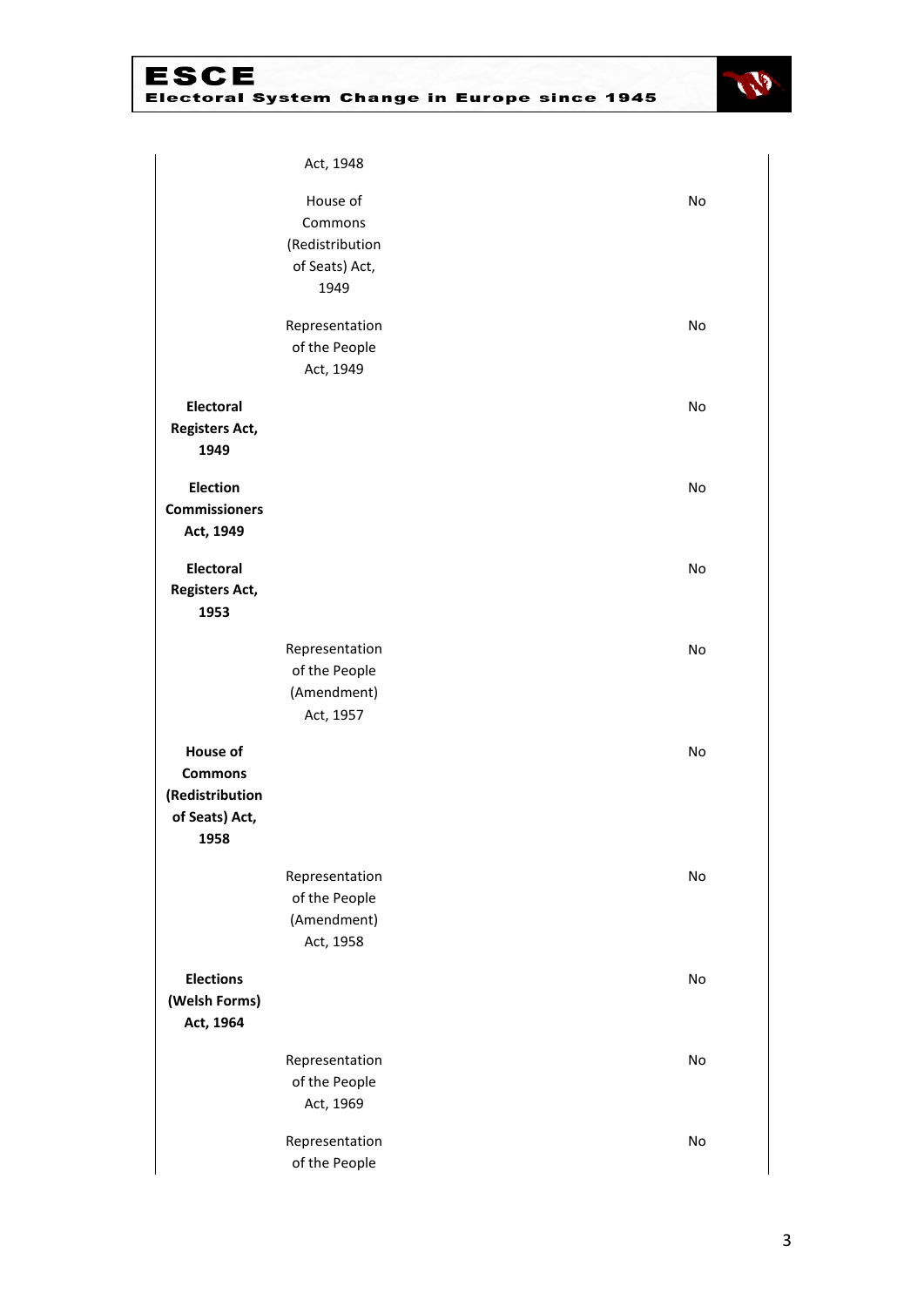

|                                                                         | Act, 1974                                               |                                                                          |           |
|-------------------------------------------------------------------------|---------------------------------------------------------|--------------------------------------------------------------------------|-----------|
|                                                                         | Representation<br>of the People<br>(No. 2) Act,<br>1974 |                                                                          | No        |
| Referendum<br>Act, 1975                                                 |                                                         |                                                                          | <b>No</b> |
| Representation<br>of the People<br>(Armed Forces)<br>Act, 1976          |                                                         |                                                                          | No        |
|                                                                         | Representation<br>of the People<br>Act, 1977            |                                                                          | No        |
|                                                                         | Representation<br>of the People<br>Act, 1978            |                                                                          | No        |
| <b>Scotland Act,</b><br>1978                                            |                                                         |                                                                          | No        |
| Wales Act,<br>1978                                                      |                                                         |                                                                          | No        |
| European<br><b>Assembly</b><br><b>Elections Act,</b><br>1978            |                                                         | http://www.legisl<br>ation.gov.uk/ukp<br>ga/1978/10/cont<br>ents/enacted | <b>No</b> |
| House of<br><b>Commons</b><br>(Redistribution<br>of Seats) Act,<br>1979 |                                                         |                                                                          | No        |
|                                                                         | Representation<br>of the People<br>Act, 1979            |                                                                          | No        |
|                                                                         | Representation<br>of the People<br>Act, 1980            |                                                                          | No        |
|                                                                         | Representation<br>of the People                         | http://www.legisl<br>ation.gov.uk/ukp                                    | No        |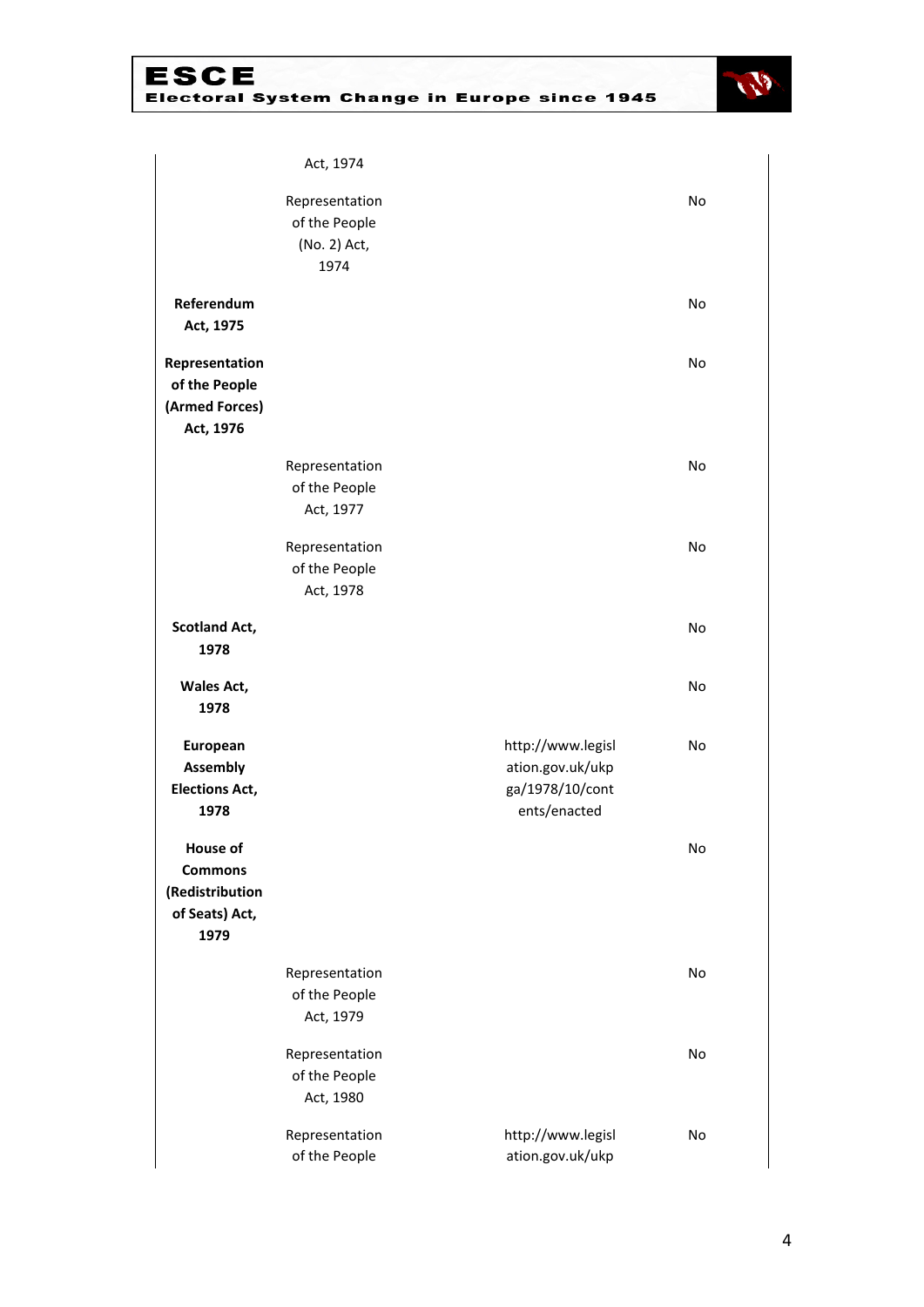

|                       | Act, 1981      | ga/1981/34/cont   |           |
|-----------------------|----------------|-------------------|-----------|
|                       |                | ents/enacted      |           |
|                       | Representation | http://www.legisl | No        |
|                       | of the People  | ation.gov.uk/ukp  |           |
|                       | Act, 1983      | ga/1983/2/enact   |           |
|                       |                | ed                |           |
| <b>Elections</b>      |                | http://www.legisl | No        |
| (Northern             |                | ation.gov.uk/ukp  |           |
| Ireland) Act,         |                | ga/1985/2/conte   |           |
| 1985                  |                | nts/enacted       |           |
|                       | Representation | http://www.legisl | No        |
|                       | of the People  | ation.gov.uk/ukp  |           |
|                       | Act, 1985      | ga/1985/50/enac   |           |
|                       |                | ted               |           |
| Parliamentary         |                | http://www.legisl | No        |
| <b>Constituencies</b> |                | ation.gov.uk/ukp  |           |
| Act, 1986             |                | ga/1986/56/cont   |           |
|                       |                | ents/enacted      |           |
| <b>Elected</b>        |                | http://www.legisl | <b>No</b> |
| <b>Authorities</b>    |                | ation.gov.uk/ukp  |           |
| (Northern             |                | ga/1989/3/conte   |           |
| Ireland) Act,         |                | nts/enacted       |           |
| 1989                  |                |                   |           |
|                       | Representation | http://www.legisl | No        |
|                       | of the People  | ation.gov.uk/ukp  |           |
|                       | Act, 1989      | ga/1989/28/cont   |           |
|                       |                | ents/enacted      |           |
|                       | Representation | http://www.legisl | No        |
|                       | of the People  | ation.gov.uk/ukp  |           |
|                       | Act, 1990      | ga/1990/32/cont   |           |
|                       |                | ents/enacted      |           |
|                       | Representation | http://www.legisl | No        |
|                       | of the People  | ation.gov.uk/ukp  |           |
|                       | Act, 1991      | ga/1991/11/cont   |           |
|                       |                | ents/enacted      |           |
| <b>Boundary</b>       |                | http://www.legisl | No        |
| <b>Commissions</b>    |                | ation.gov.uk/ukp  |           |
| Act, 1992             |                | ga/1992/55/pdfs/  |           |
|                       |                | ukpga_19920055    |           |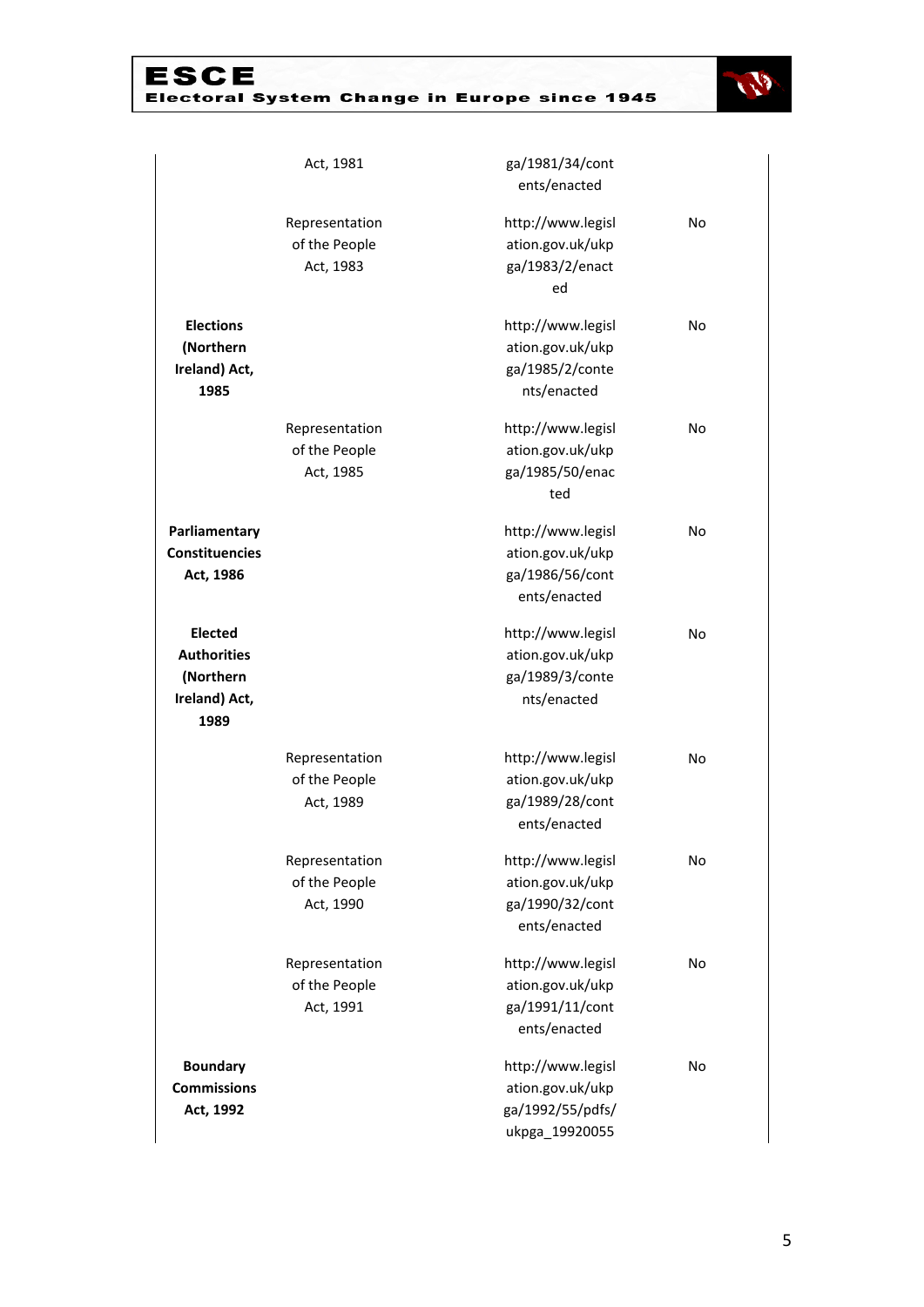

|                                        |                | _en.pdf           |    |
|----------------------------------------|----------------|-------------------|----|
|                                        | Representation | http://www.legisl | No |
|                                        | of the People  | ation.gov.uk/ukp  |    |
|                                        | Act, 1993      | ga/1993/29/cont   |    |
|                                        |                | ents              |    |
| European                               |                | http://www.legisl | No |
| Parliamentary                          |                | ation.gov.uk/ukp  |    |
| <b>Elections Act,</b>                  |                | ga/1993/41/cont   |    |
| 1993                                   |                | ents/enacted      |    |
| <b>Referendums</b>                     |                | http://www.legisl | No |
| (Scotland and                          |                | ation.gov.uk/ukp  |    |
| Wales) Act,                            |                | ga/1997/61/cont   |    |
| 1997                                   |                | ents/enacted      |    |
| <b>Registration of</b>                 |                | http://www.legisl | No |
| <b>Political Parties</b>               |                | ation.gov.uk/ukp  |    |
| Act, 1998                              |                | ga/1998/48/intro  |    |
|                                        |                | duction/enacted   |    |
|                                        | European       | http://www.legisl | No |
|                                        | Parliamentary  | ation.gov.uk/ukp  |    |
|                                        | Elections Act, | ga/1999/1/conte   |    |
|                                        | 1999           | nts/enacted       |    |
|                                        | Representation | http://www.legisl | No |
|                                        | of the People  | ation.gov.uk/ukp  |    |
|                                        | Act, 2000      | ga/2000/2/conte   |    |
|                                        |                | nts/enacted       |    |
| <b>Political</b>                       |                | http://www.legisl | No |
| Parties,                               |                | ation.gov.uk/ukp  |    |
| <b>Elections and</b>                   |                | ga/2000/41/cont   |    |
| <b>Referendums</b><br>Act, 2000        |                | ents/enacted      |    |
|                                        |                |                   |    |
| <b>Election</b><br><b>Publications</b> |                | http://www.legisl | No |
|                                        |                | ation.gov.uk/ukp  |    |
| Act, 2001                              |                | ga/2001/5/conte   |    |
|                                        |                | nts/enacted       |    |
| <b>Elections Act,</b>                  |                | http://www.legisl | No |
| 2001                                   |                | ation.gov.uk/ukp  |    |
|                                        |                | ga/2001/7/conte   |    |
|                                        |                | nts/enacted       |    |
|                                        | European       | http://www.legisl | No |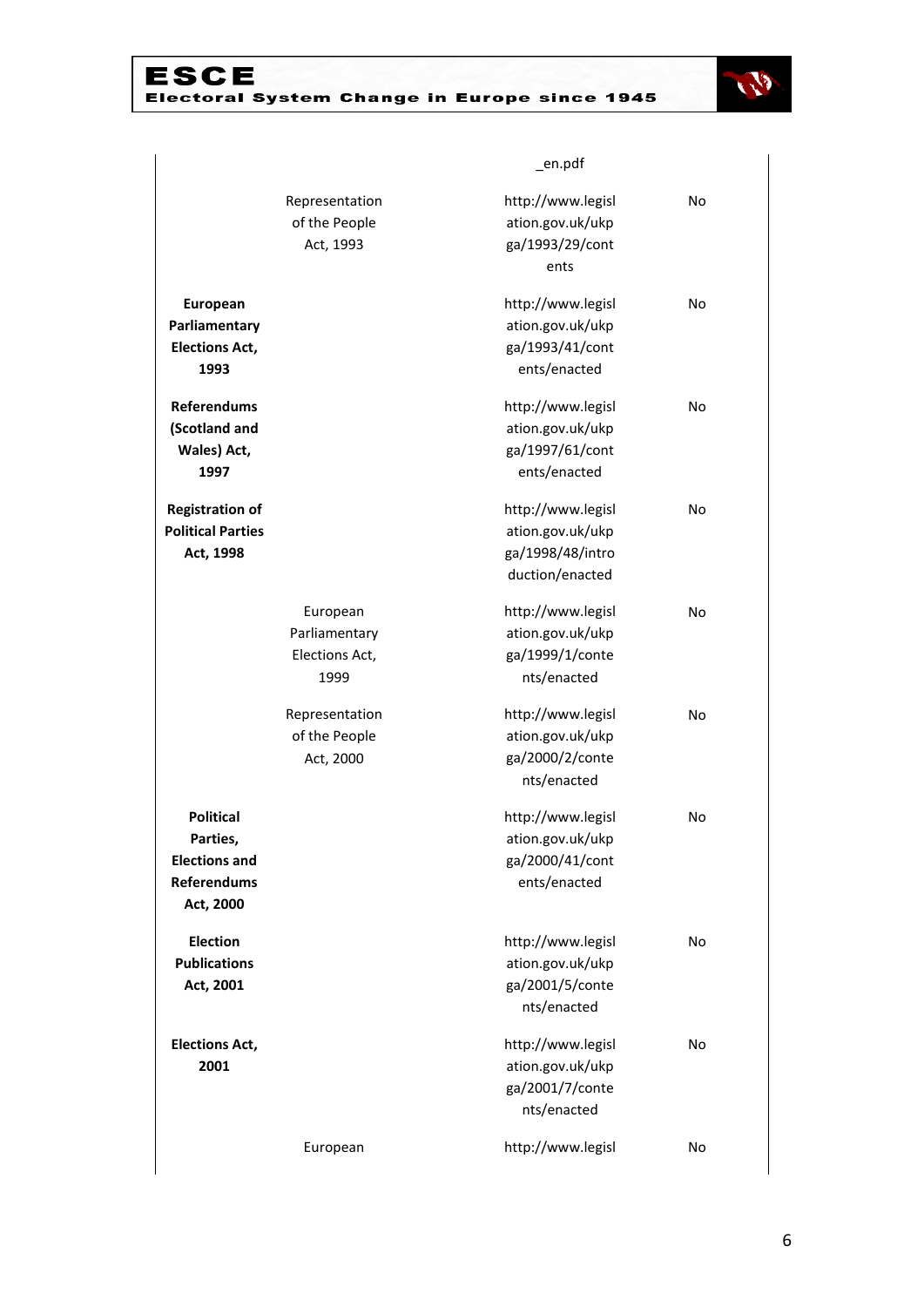

|                        | Parliamentary  | ation.gov.uk/ukp  |    |
|------------------------|----------------|-------------------|----|
|                        | Elections Act, | ga/2002/24/cont   |    |
|                        | 2002           | ents/enacted      |    |
| <b>Electoral Fraud</b> |                | http://www.legisl | No |
| (Northern              |                | ation.gov.uk/ukp  |    |
| Ireland) Act,          |                | ga/2002/13/cont   |    |
| 2002                   |                | ents/enacted      |    |
| <b>Northern</b>        |                | http://www.legisl | No |
| <b>Ireland</b>         |                | ation.gov.uk/ukp  |    |
| <b>Assembly</b>        |                | ga/2003/3/conte   |    |
| <b>Elections Act,</b>  |                | nts/enacted       |    |
| 2003                   |                |                   |    |
| European               |                | http://www.legisl | No |
| Parliament             |                | ation.gov.uk/ukp  |    |
| (Representatio         |                | ga/2003/7/conte   |    |
| n) Act, 2003           |                | nts/enacted       |    |
| <b>Northern</b>        |                | http://www.legisl | No |
| <b>Ireland</b>         |                | ation.gov.uk/ukp  |    |
| <b>Assembly</b>        |                | ga/2003/12/cont   |    |
| (Elections and         |                | ents              |    |
| <b>Periods of</b>      |                |                   |    |
| Suspension)            |                |                   |    |
| Act, 2003              |                |                   |    |
| <b>European</b>        |                | http://www.legisl | No |
| Parliamentary          |                | ation.gov.uk/ukp  |    |
| and Local              |                | ga/2004/2/conte   |    |
| <b>Elections</b>       |                | nts/enacted       |    |
| (Pilots) Act,          |                |                   |    |
| 2004                   |                |                   |    |
| <b>Scottish</b>        |                | http://www.legisl | No |
| Parliament             |                | ation.gov.uk/ukp  |    |
| (Constituencies        |                | ga/2004/13/cont   |    |
| ) Act, 2004            |                | ents/enacted      |    |
| <b>Electoral</b>       |                | http://www.legisl | No |
| Registration           |                | ation.gov.uk/ukp  |    |
| (Northern              |                | ga/2005/1/conte   |    |
| Ireland) Act,          |                | nts/enacted       |    |
| 2005                   |                |                   |    |
| Electoral              |                | http://www.legisl | No |
| Administration         |                | ation.gov.uk/ukp  |    |
|                        |                | ga/2006/22/cont   |    |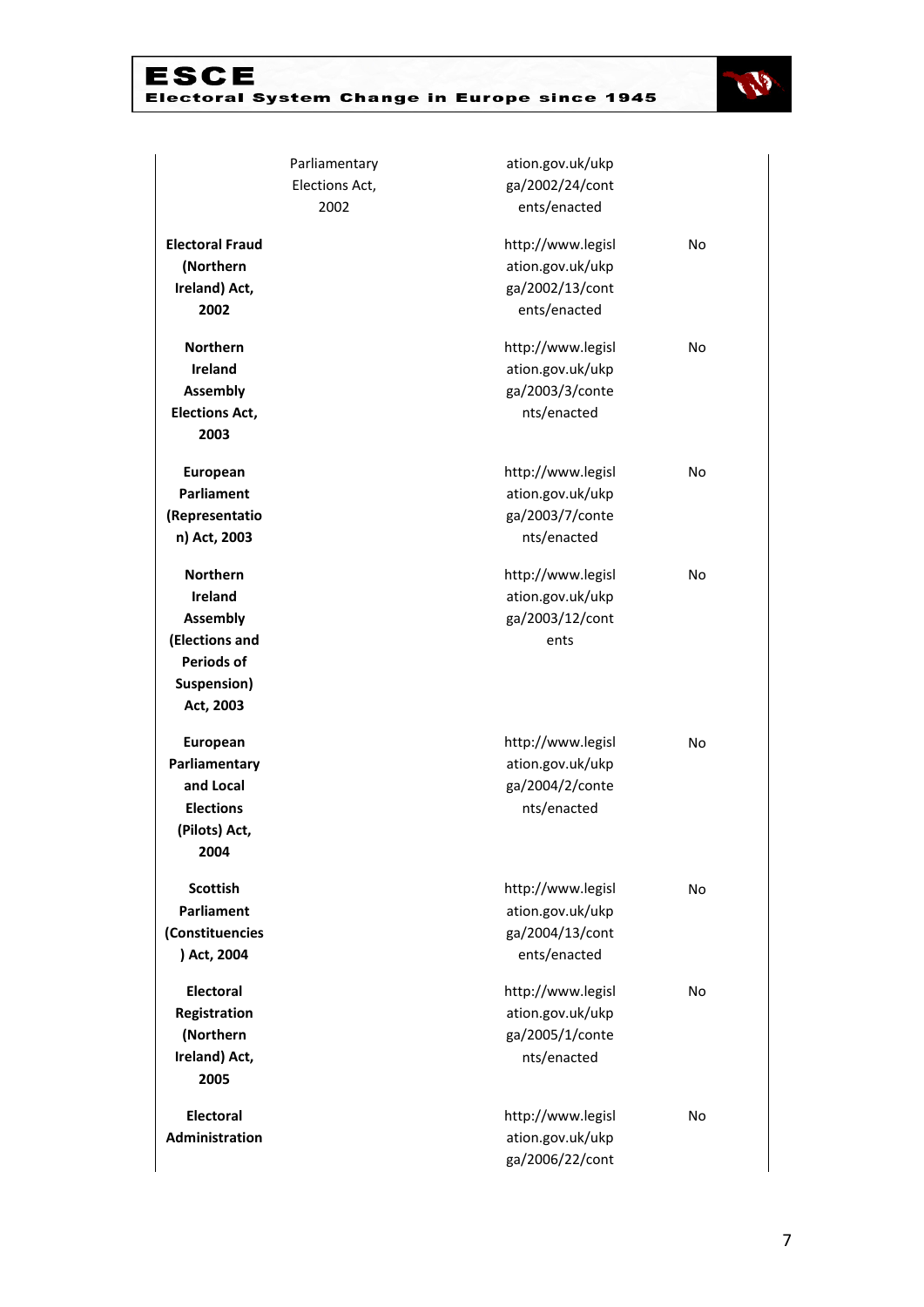

| Act, 2006                | ents/enacted      |           |
|--------------------------|-------------------|-----------|
| <b>Political Parties</b> | http://www.legisl | No        |
| and Elections            | ation.gov.uk/ukp  |           |
| Act, 2009                | ga/2009/12/cont   |           |
|                          | ents/enacted      |           |
| <b>Fixed-Term</b>        | http://www.legisl | <b>No</b> |
| <b>Parliaments</b>       | ation.gov.uk/ukp  |           |
| Act, 2011                | ga/2011/14/cont   |           |
|                          | ents/enacted      |           |
| Parliamentary            | http://www.legisl | No        |
| <b>Voting System</b>     | ation.gov.uk/ukp  |           |
| and                      | ga/2011/1/conte   |           |
| <b>Constituencies</b>    | nts/enacted       |           |
| Act, 2011                |                   |           |
|                          |                   |           |

## **Section 3: Details of previous electoral systems and electoral system changes.**

### *3.1 The 1945 Electoral System*

The vast majority of seats in the House of Commons have always been elected by plurality. Before 1885, most districts elected two members. Since then, single-member districts have been the norm. But some multi-member districts remained until 1948. The electoral system used in 1945 was largely laid down in the Representation of the People Act of 1918 (7 & 8 Geo. 5., vol. 55, ch. 64), though some parts of earlier laws remained in force and there were some amendments between 1918 and 1945. The most significant such amendment  $-$  the Equal Franchise Act of 1928 – equalized the franchise between men and women. This is not, however, covered by the current project.

*Assembly size*. There were 640 seats following the 1945 election. This was an increase of 25 compared with the previous election in 1935: in order to eliminate the very largest constituencies, the House of Commons (Redistribution of Seats) Act, 1944 (7 & 8 Geo. 6. c. 41 pp383-395) had, as an interim measure prior to comprehensive redistribution, divided the 20 largest constituencies into a total of 45 new constituencies (see the Appendix for further details).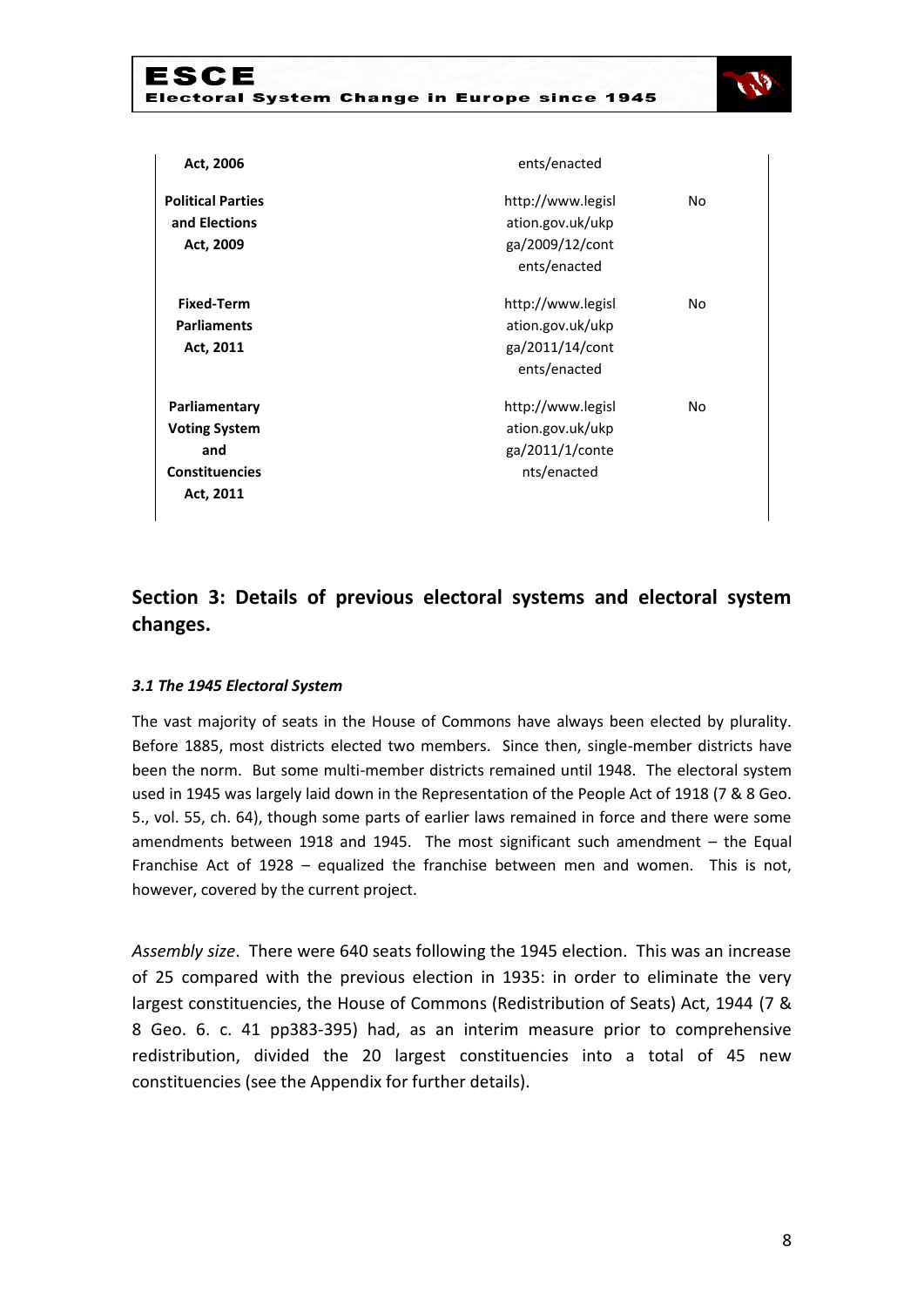

*Districts and district magnitude*. 607 seats were filled in single-member districts: 604 of these were geographical districts and three were university districts (the University of London, the University of Wales, and Queen's University Belfast). There were also fifteen two-member districts, twelve of which were geographical (the City of London, Blackburn, Bolton, Brighton, Derby, Norwich, Oldham, Preston, Southampton, Stockport, Sunderland, and Dundee) and three of which were university districts (the University of Oxford, the University of Cambridge, and the Combined English Universities). There was one three-member district (the Combined Scottish Universities).

*Nature of votes that can be cast*. Elections in all the single-member districts (both geographical and university) were by simple plurality: voters could cast a single vote for a single candidate by placing an X next to that candidate's name on the ballot paper; the candidate with most votes won.

Elections in the geographical two-member districts were by block vote: voters could vote for two candidates by placing Xs next to their names; the two candidates with most votes won.

Elections in university districts electing more than one member were held using the single transferable vote (STV).

*Party threshold*. Not applicable.

*Allocation of seats to parties at the lower tier*. In the one-member districts, the candidate with most of the votes was elected. In the multi-member districts, the appropiate number of candidates was either elected through block voting or through STV.

*Allocation of seats to parties at the upper tier*. Not applicable.

*Allocation of seats to candidates*. See 'Allocation of seats to parties'.

### *3.2 The 1948 Electoral Reform*

The Representation of the People Act of 1948 (11 & 12 Geo. 6., vol. 2, c. 65) removed the last of the two-member geographical districts and eliminated the university districts. It therefore created, for the first time, a system of single-member plurality (SMP) across the whole country. It also made many other changes: it eliminated the business franchise (under which owners of business premises outside their constituency of residence could cast a second vote) and substantially amended many provisions relating to campaigning.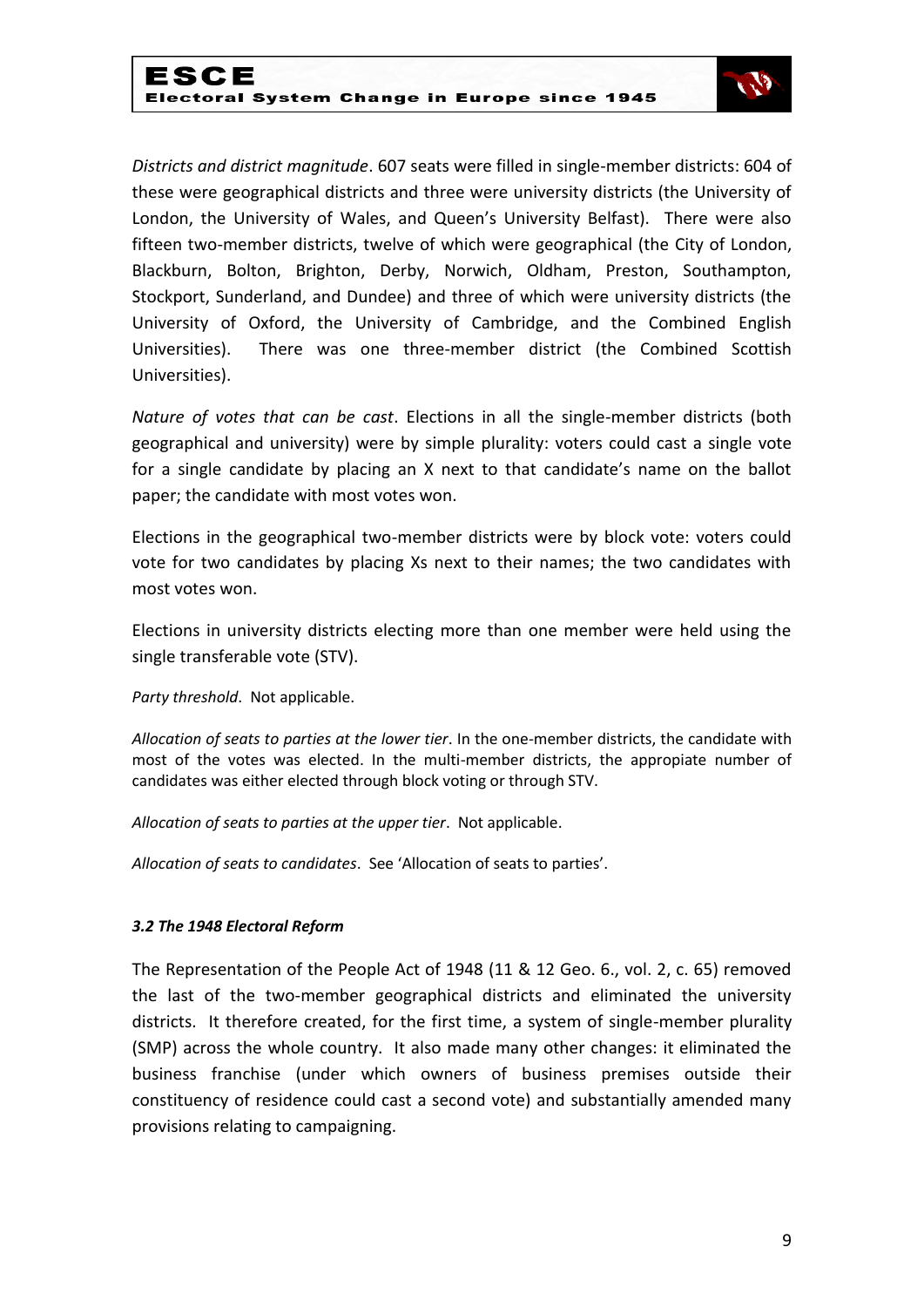

The only aspect of the electoral system covered by this project that has changed since 1948 is the assembly size. This is altered following periodic boundary reviews (the legislation for which has been changed a number of times and is summarized in the Appendix). Table 1 shows the size of the House of Commons at each election since 1945.

*Assembly size.* From 1950, hovering between 625 and 659 (see appendix for an overview).

*Nature of votes that can be cast*. Elections in all the districts were by simple plurality: voters could cast a single vote for a single candidate by placing an X next to that candidate's name on the ballot paper; the candidate with most votes won. From 1948 on, any multi-member districts were abolished.

*Districts and district magnitude*. All districts became single-member districts.

*Allocation of seats to parties at the lower tier*. In all districts, the candidate with most of the votes was elected.

No other change.

## **Appendix**

| <b>Election</b> | <b>Assembly Size</b> | <b>Election</b> | <b>Assembly Size</b> |
|-----------------|----------------------|-----------------|----------------------|
| 1945            | 640                  | 1974 (October)  | 635                  |
| 1950            | 625                  | 1979            | 635                  |
| 1951            | 625                  | 1983            | 650                  |
| 1955            | 630                  | 1987            | 650                  |
| 1959            | 630                  | 1992            | 651                  |
| 1964            | 630                  | 1997            | 659                  |
| 1966            | 630                  | 2001            | 659                  |
| 1970            | 630                  | 2005            | 646                  |
| 1974 (February) | 635                  | 2010            | 650                  |

### **Table 2. Assembly Size (House of Commons), since 1945**

## **References**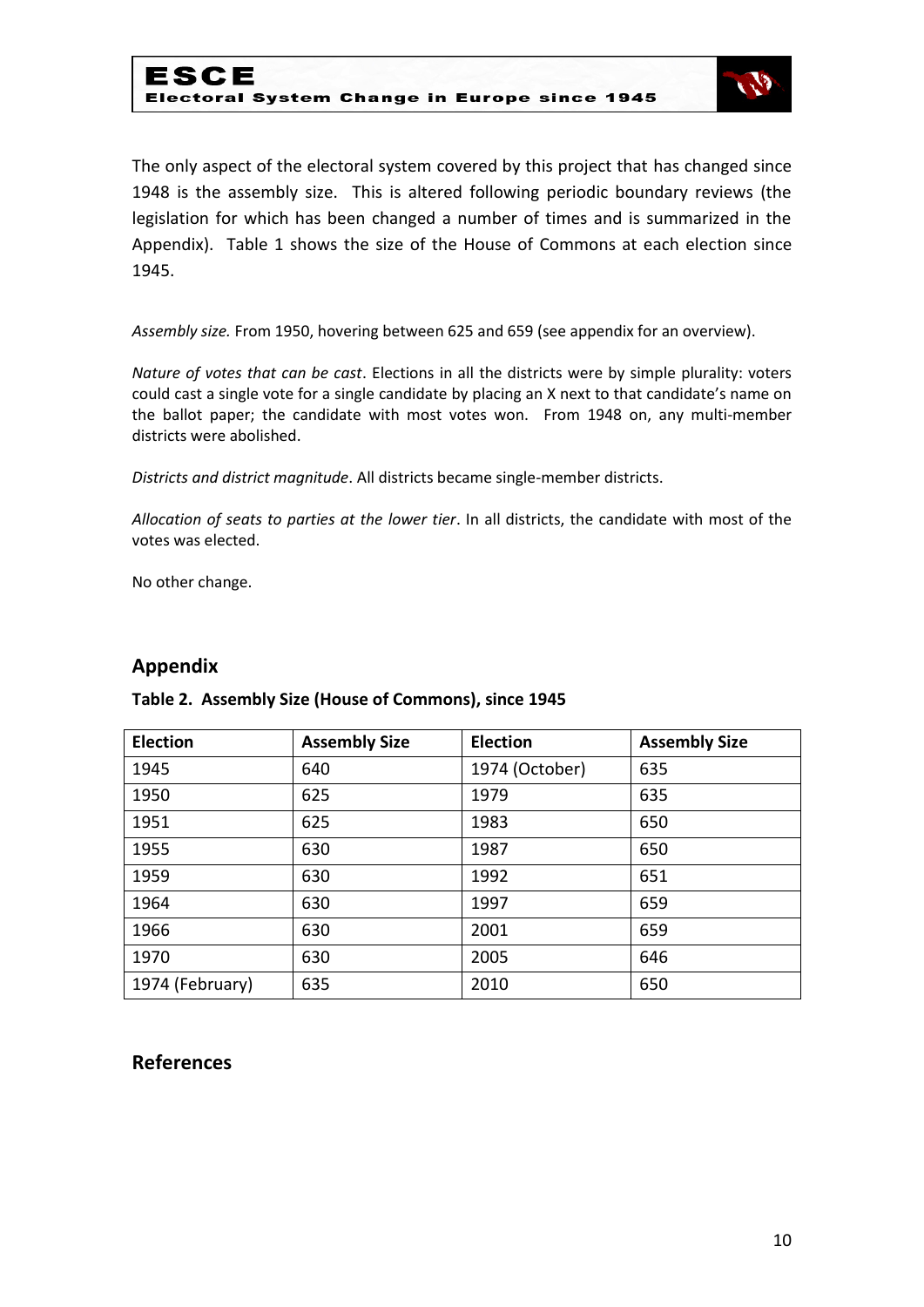

Blau, Adrian (2008). "Electoral Reform in the UK: A Veto-Player Analysis". In André Blais (ed.), *To Keep or To Change First Past the Post? The Politics of Electoral Reform*. Oxford: Oxford University Press, pp. 61-89.

Bogdanor, Vernon (1981). *The People and the Party System: The Referendum and Electoral System in British Politics*. Cambridge: Cambridge University Press.

Butler, D. E. (1963). *The Electoral System in Britain since 1918*, 2nd edition. Oxford: Oxford University Press.

Butler, David, "Electoral Reform", in Jeffery Jowell and Dawn Oliver (eds.), *The Changing Constitution*, 3rd edition (Oxford: OUP, 1994), 379-391.

Curtice, John (2003). "The Electoral System". In Vernon Bogdanor (ed.), *The British Constitution in the Twentieth Century*. Oxford: Oxford University Press, pp. 483-520.

Dunleavy, Patrick, and Helen Margetts (1995). "Understanding the Dynamics of Electoral Reform". *International Political Science Review* 16, no. 1 (January), 9-29.

Dunleavy, Patrick, and Helen Margetts (2001). "From Majoritarian to Pluaralist Democracy? Electoral Reform in Britain since 1997". *Journal of Theoretical Politics* 13, no. 3 (July), 295-320.

Dunleavy, Patrick, and Helen Margetts (2004). "The United Kingdom: Reforming the Westminster Model". In Josep M. Colomer (ed.), *Handbook of Electoral System Choice*. Basingstoke: Palgrave Macmillan, 294-306.

Farrell, David M. (2001). "The United Kingdom Comes of Age: The British Electoral Reform "Revolution" of the 1990s", in Matthew Soberg Shugart and Martin P. Wattenberg (eds.), *Mixed-Member Electoral Systems: The Best of Both Worlds?* Oxford: Oxford University Press, 521–41.

Hart, Jennifer, *Proportional Representation: Critics of the British Electoral System, 1820-1945* (Oxford: Clarendon, 1992).

Lakeman, Enid, *How Democracies Vote. A Study of Electoral Systems*, 4th edition, (London: Faber and Faber, 1974).

Rossiter, D. J., R. J. Johnston, and C. J. Pattie (1999). *The Boundary Commissions: Redrawing the UK's Map of Parliamentary Constituencies*. Manchester: Manchester University Press.